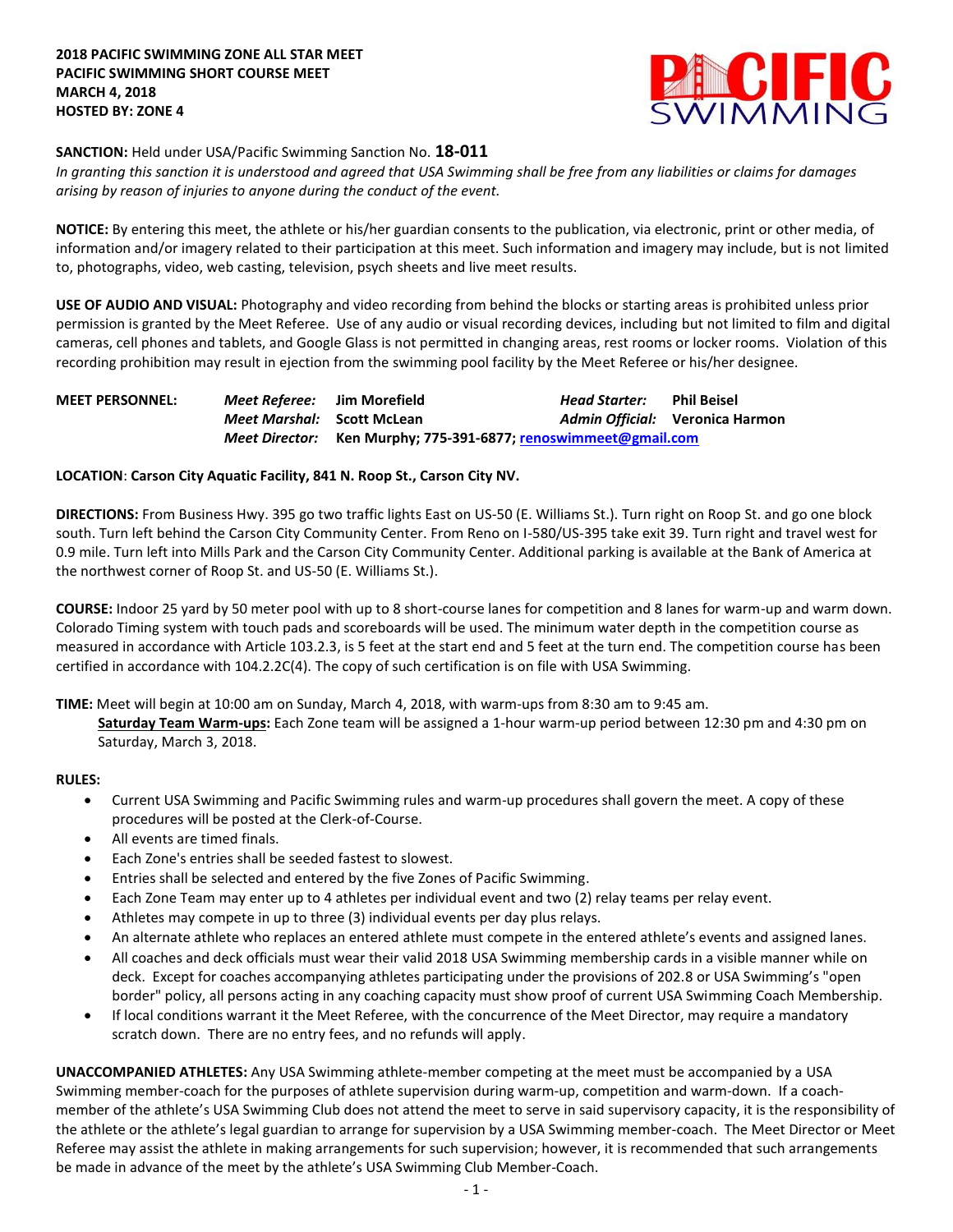**RACING STARTS:** Athletes entered in the meet shall be certified by a USA Swimming member-coach as being proficient in performing racing starts, or shall start each race in the water. It is the responsibility of the athlete or the athlete's legal guardian to ensure compliance with this requirement.

## **RESTRICTIONS: the following restrictions apply to all areas of the meet venue including the pool deck, locker rooms, spectator seating or standing areas, and all areas used by athletes during the meet and during warm-up periods.**

- No smoking or use of tobacco products.
- No sale or use of alcoholic beverages.
- No glass containers.
- No propane heaters.
- No animals except working service animals.
- Changing into or out of swimsuits other than in locker rooms or designated areas is prohibited.
- IMPORTANT: All floor and wall vents must be kept clear at all times to ensure proper air circulation in the facility.
- No folding deck chairs (except at coaches tables) due to limited indoor deck space. Each team will be assigned to a set of bleachers and surrounding deck space. Walkways must remain clear. Spectators must remain in the designated spectator areas at the north end of the venue, and must respect all closed areas of the deck.
- Destructive devices, to include but not limited to, explosive devices and equipment, firearms (open or concealed), blades, knives, mace, stun guns and blunt objects are strictly prohibited in the swimming facility and its surrounding areas. If observed, the Meet Referee or his/her designee may ask that these devices be stored safely away from the public or removed from the facility. Noncompliance may result in the reporting to law enforcement authorities and ejection from the facility. Law enforcement officers (LEO) are exempt per applicable laws.
- Operation of a drone, or any other flying apparatus, is prohibited over the venue (pools, athlete/coach areas, spectator areas and open ceiling locker rooms) any time athletes, coaches, officials and/or spectators are present.

## **ELIGIBILITY:**

- This meet is open only to athletes who have been selected to compete by each Zone. No athlete who has applied and been selected for any of the Western Zone All-Star, North American Challenge Cup, or the Pacific Coast All-Star Teams will be eligible regardless of age. The athlete does not have to have competed in any of these meets.
- Athletes must be current athlete members of USA Swimming, and their names and registration numbers shall be entered exactly as they are shown in their USA Swimming registration. If this is not done, it may be difficult to match the athlete with the registration and times database. The meet host must check all athlete registrations against the SWIMS database, and if not found to be registered, the Meet Director shall accept the registration at the meet (a \$10 surcharge will be added to the regular registration fee). Duplicate registrations will be refunded by mail.
- Entries with "NO TIME" will **NOT** be accepted. **If no previous yards time exists, a coach-estimated time may be entered.**
- Disabled athletes are welcome to attend this meet and should contact the Meet Director or Meet Referee regarding any special accommodations on entry times and seeding per Pacific Swimming policy.

**ENTRIES:** Entries must be emailed to the entries chair using the Hy-Tek entry file provided to the zones. All entries must be electronically received at **[banagy4@yahoo.com](mailto:banagy4@yahoo.com?subject=ZAM%20entries)** by 11:59 pm Wednesday, February 21, 2018, **and must be accompanied by a PDF or hard-copy printout of the Zone's complete entries showing assigned heat and lane for each entry**.

**Each Zone must assign each entry to a heat and lane for their Zone per the seeding tables below, before submitting entries. Unseeded entries received will be returned or seeded at the meet host's discretion. Each Zone's entries shall be seeded fast to slow.**

**SEEDING:** Lane seeding is based on the final team scores from the 2017 Zone All-star Meet. Zone Heat and lane assignment for each event is shown in table below. **Entries shall be seeded fast to slow.**

| INDIVIDUAL EVENT SEEDING |           |  |    |     |                                            |    |        |
|--------------------------|-----------|--|----|-----|--------------------------------------------|----|--------|
| Heat                     | Lane $11$ |  |    |     | Lane 2   Lane 3   Lane 4   Lane 5   Lane 6 |    | Lane 7 |
|                          |           |  | 1S | 1 N |                                            |    | 1Ν     |
|                          |           |  |    |     |                                            | 1Ν |        |
|                          |           |  |    |     | 1 N                                        |    |        |

# **INDIVIDUAL EVENT SEEDING**

| Heat   Lane 1   Lane 2   Lane 3   Lane 4   Lane 5   Lane 6   Lane 7 |  |     |  |  |
|---------------------------------------------------------------------|--|-----|--|--|
|                                                                     |  | 1 N |  |  |
|                                                                     |  |     |  |  |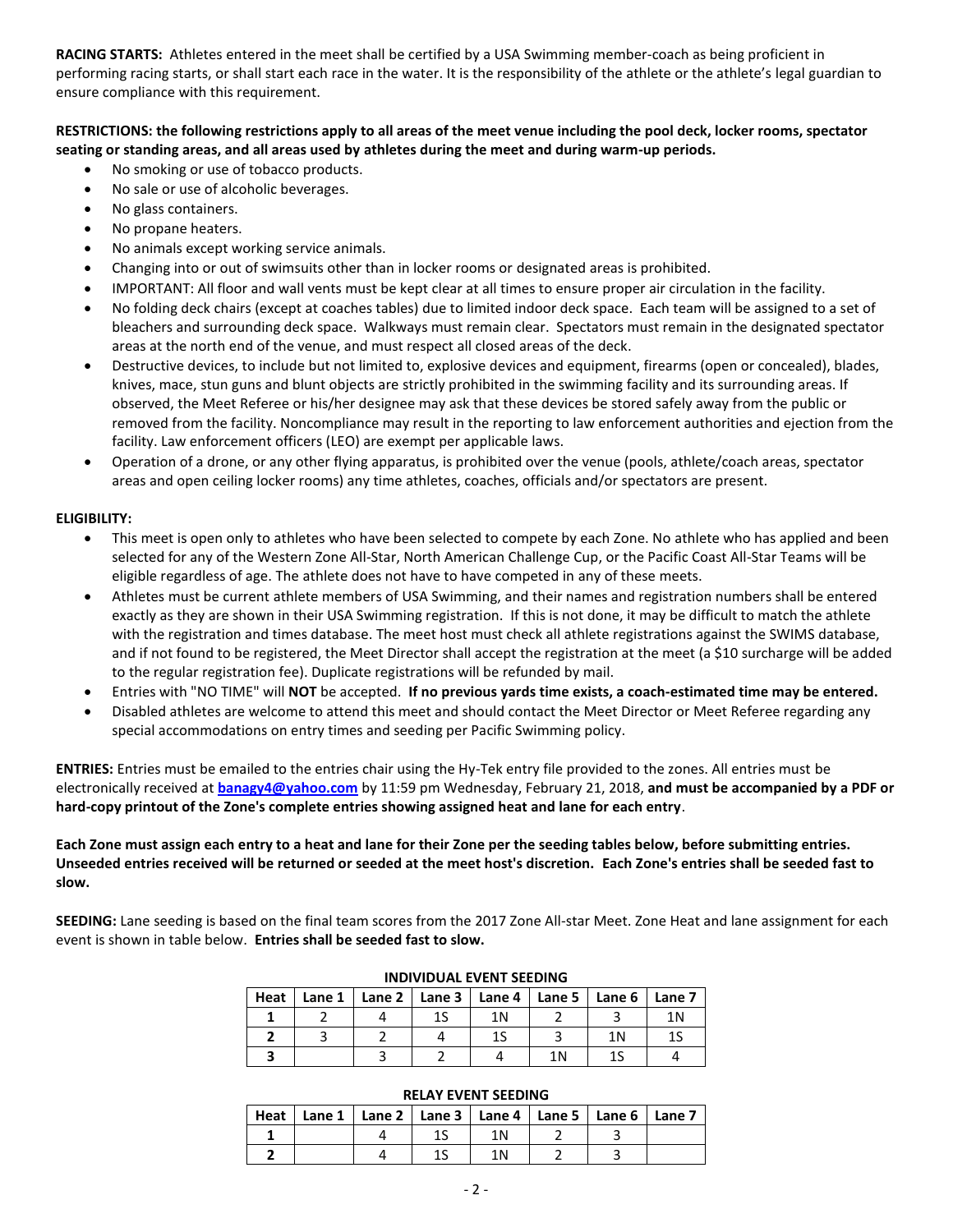**CHECK-IN:** The meet will be pre-seeded. There will be no check-in. There will be no penalty for failing to swim a scheduled event. Athletes who must withdraw from an event after it is seeded are required to inform the Referee immediately.

**AWARDS:** A trophy will be awarded to the highest scoring Zone team. There shall be no individual or relay awards.

#### **SCORING:**

- **INDIVIDUAL POINTS:** 24 21 20 19 18 17 16 15 14 13 11 9 8 7 6 5 4 3 2 1
- **RELAY POINTS:** 48 42 40 38 36 34 32 30 28 26

**ADMISSION:** Free. A program will be available for coaches and officials.

**SNACK BAR & HOSPITALITY:** Each Zone will be responsible for providing food and drink for their athletes and staff. A limited snack bar, which may include a variety of bagels, muffins, bars, chips, candies, juices and water, will be available during the meet, however no hot foods will be served. Hospitality will be provided for meet officials and volunteers.

**MISCELLANEOUS:** No overnight parking is allowed. Facilities will not be provided after meet hours

**Lane Timing Assignments:** Zones are responsible for providing lane timers as follows: Z1N: 4; Z1S: 4; Z2: 4; Z3: 4; Z4: 5

| <b>Chair</b> | Lane $1 \mid$ |    | Lane 2   Lane 3   Lane 4   Lane 5   Lane 6   Lane 7 |  |  |
|--------------|---------------|----|-----------------------------------------------------|--|--|
|              |               | 1Ν |                                                     |  |  |
|              |               |    |                                                     |  |  |
|              |               |    |                                                     |  |  |